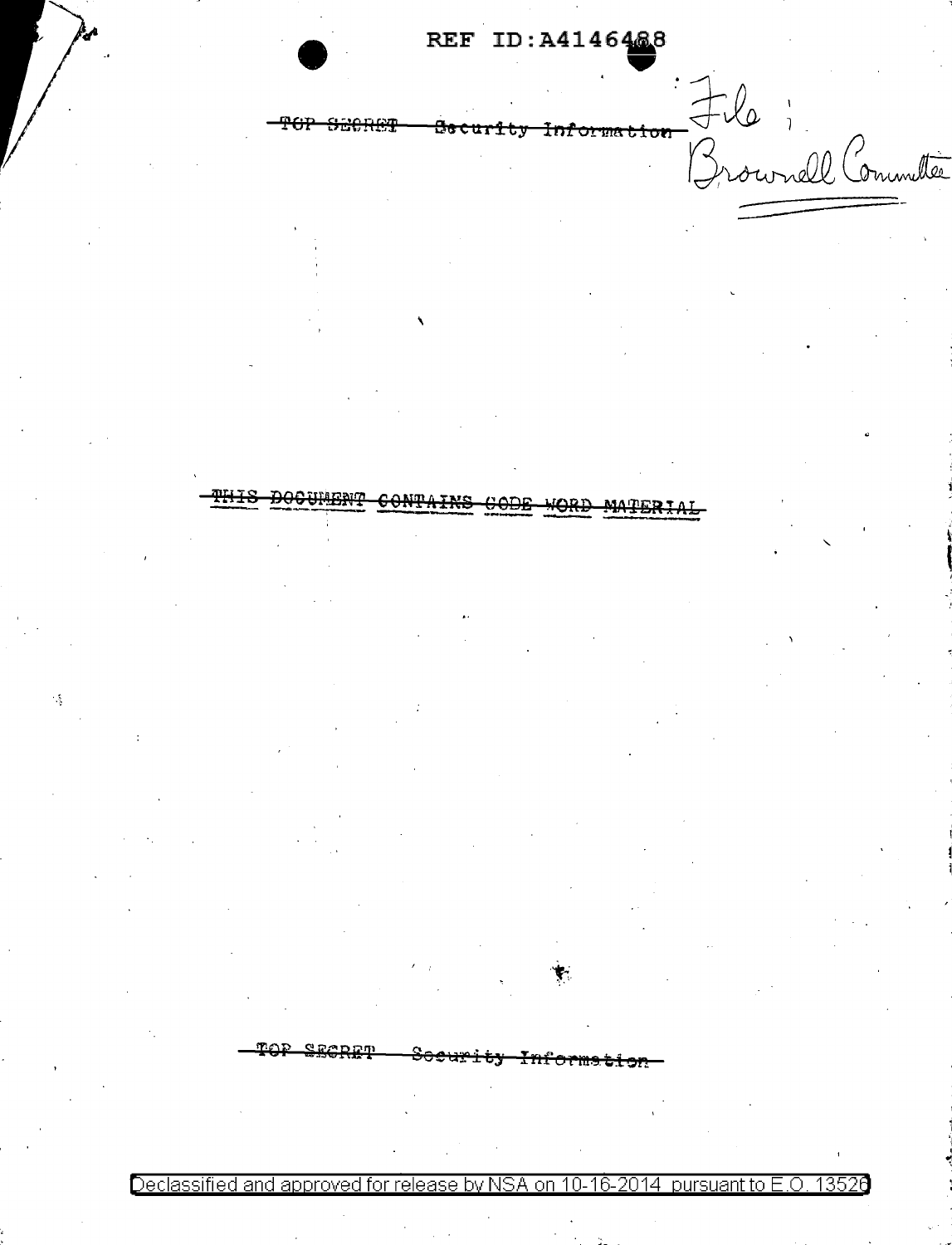$52 - 15$ 23

## SPECIAL ASSISTANT TO THE SECRETARY OF STATE WASHINGTON

5 March 1952

HEMORANDUM FOR THE CHAIRMAN, USCIB

SUBJECT: Brownell Committee.

1. For the reasons outlined in my attached memorandum to Mr. Brownell, it appeared useful to prepare the attached paper setting forth the views of this Department with respect to certain phases of COMINT production.

2. The paper is forwarded to you for information and such other use as you deem appropriate. Copies also are being forwarded to all members of USCIB.

ark Armstrong, Jr.

Enclosure:

Three copies of "Communications Intelligence Rationale"

**TOP SECRET** Security Information